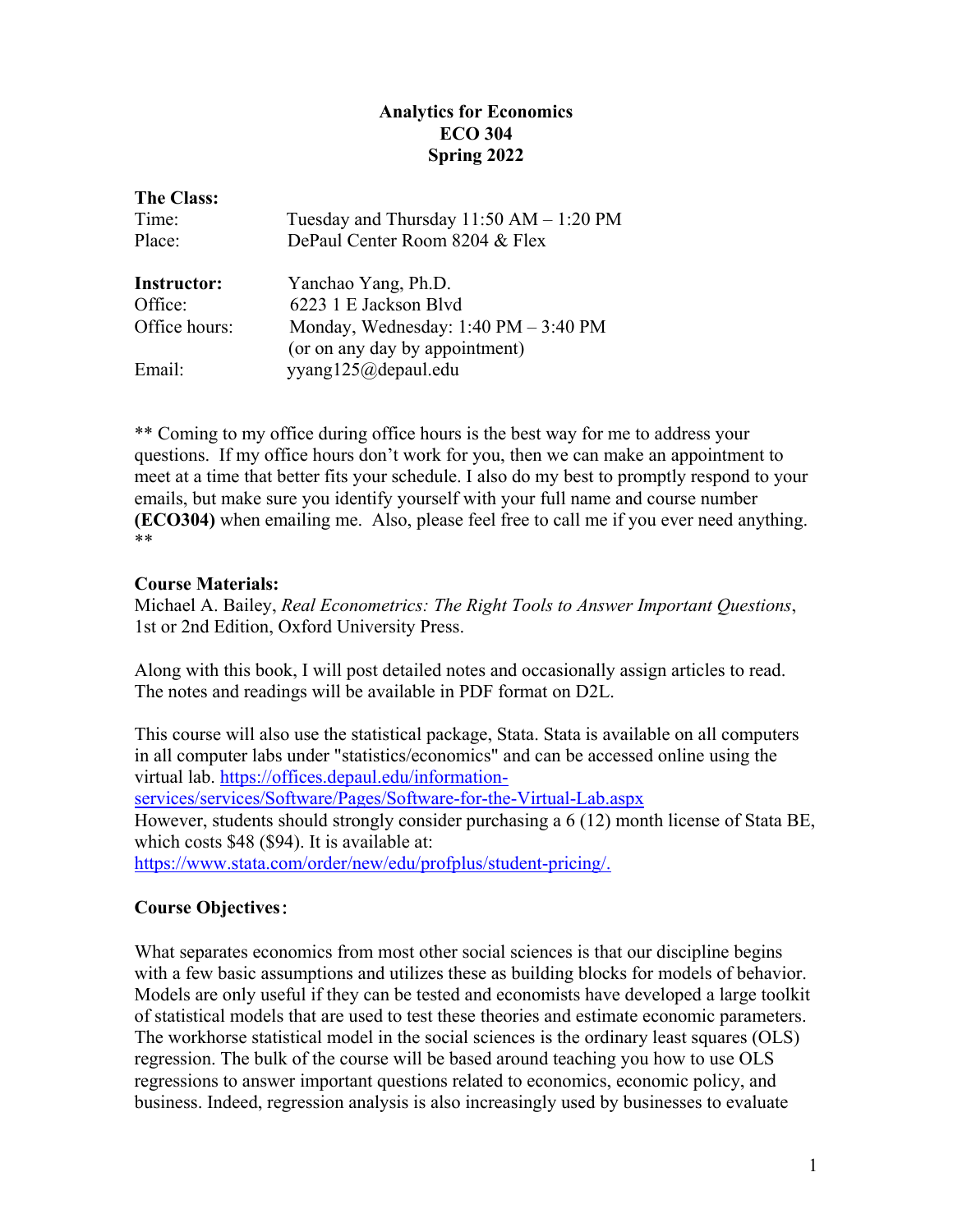business decisions and forecast demand. Thus, we will develop a broad understanding of regression and the different ways it is being used. The course will not, however, just be an abstract exercise. For each topic, we'll also incorporate readings that demonstrate the usefulness of the technique and integrate real data to allow you to perform your own empirical analysis. To perform these empirical analyses, we will use Stata, a statistical software package frequently used by economists. Familiarity with this software is not a prerequisite. We'll hold several classes to teach you how to use the software and I will provide sample code to get you started on each of the exercises.

#### **Learning Outcomes:**

• Understand and apply the linear regression model to applications in economics and business

- Perform, interpret, present, and write about one's own empirical analyses
- Clean real-world data and further develop data presentation skills
- Develop statistical programming skills using Stata

#### **Prerequisites:**

ECO 105, ECO 106, and MAT 137 (or equivalent).

I have put together a 20 page review of the basic statistics that you need for this course. It is available on D2L. This handout goes over most of the important concepts that will be used this semester such as expected values, covariance, correlation, linear combinations of random variables, and hypothesis testing. We will review these concepts over the course of the quarter.

Familiarity with the software package, Stata, is NOT a pre-requisite. It is quite easy to use. Additionally, I will include instruction and lessons about how to use the software

#### **Classroom Etiquette**

Please make sure to show up to class on time as I will start each class promptly at **11:50 AM**. If you do have to be late, then please immediately sit down when you arrive so that you don't further disrupt the class. Please bring something to write with, paper, your cell phone and/or computer, and an enthusiastic and eager mind with you to every class. You do not need to bring the textbook with you to class everyday (but please feel free to do so if it helps you learn). You may also find it helpful to bring a simple calculator (one without programming capabilities) with you to class, but it is not required.

It is my goal to foster an interactive and energetic learning environment and so I encourage you to participate and ask questions. However, please do not engage in excessive talking when it is obviously inappropriate as it can distract myself and your fellow students, causing us to miss out on the knowledge and answers that we so desperately seek. Also, please make sure you are not inappropriately using your cell phone or any other communicative device. This means no text messaging during class. If you anticipate an emergency and need to leave class early for any reason, please sit in the back rows so that you may exit quietly. If you are not prepared to meet these requirements, then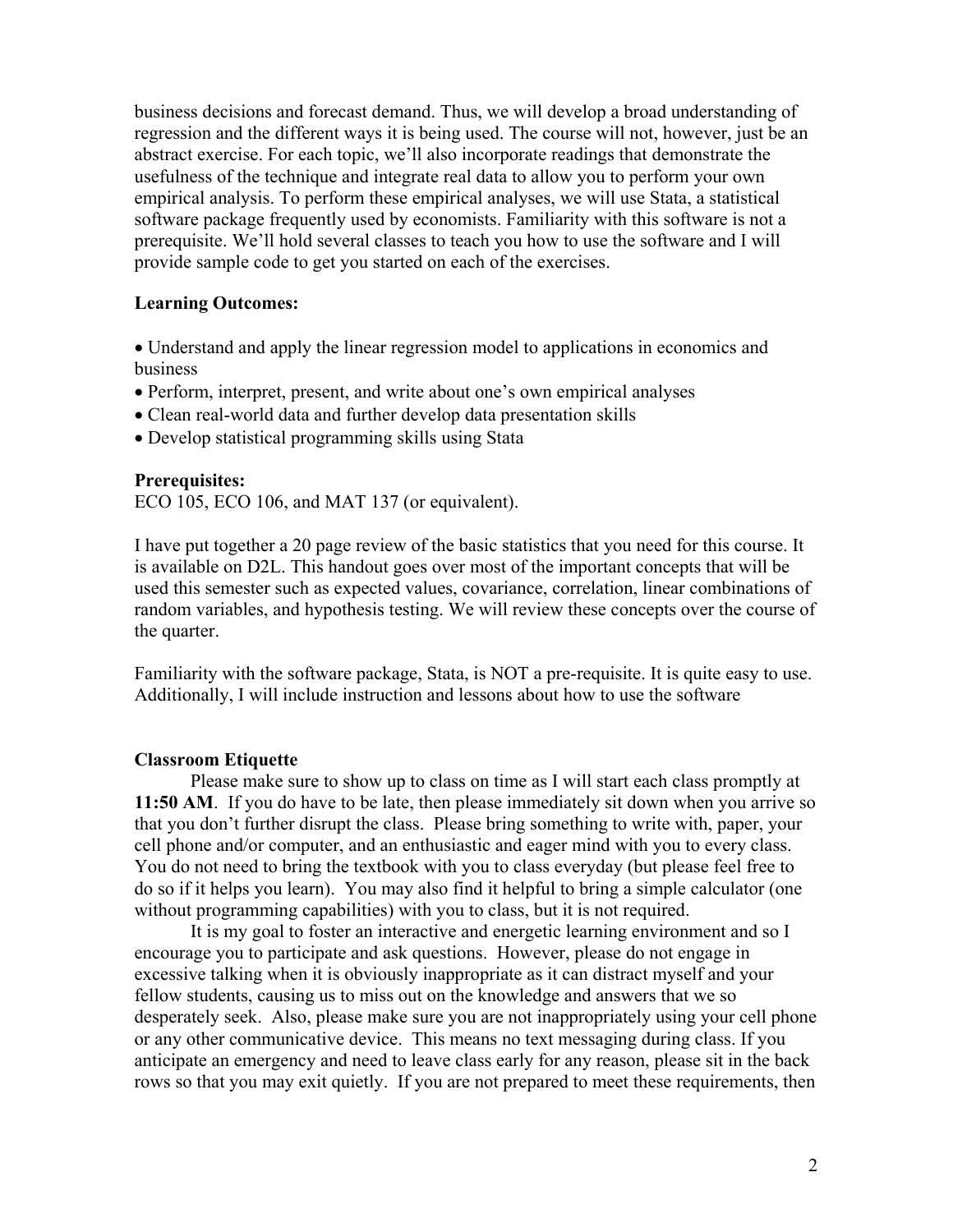please do not attend class as you will devastate the learning potential of your fellow classmates.

## **Grading:**

| <b>Assignments</b>  | Weight  | Grading<br><b>Scale</b> |                     |
|---------------------|---------|-------------------------|---------------------|
| Problem Sets (5)    | 25.00%  |                         |                     |
| Midterm             | 30.00%  | A                       | $91.0\% - 100.00\%$ |
|                     |         | $A-$                    | $89.5\% - 90.99\%$  |
| Final Project       | 30.00%  | $B+$                    | $88.0\% - 89.49\%$  |
|                     |         | B                       | $81.0\% - 87.99\%$  |
| Class Participation | 15.00%  | $B-$                    | $79.5\% - 80.99\%$  |
| <b>Total</b>        | 100.00% | $C+$                    | $78.0\% - 79.49\%$  |
|                     |         | $\mathcal{C}$           | $71.0\% - 77.99\%$  |
|                     |         | $C-$                    | $69.5\% - 70.99\%$  |
|                     |         | $D+$                    | $68.0\% - 69.49\%$  |
|                     |         | D                       | $61.0\% - 67.99\%$  |
|                     |         | $D-$                    | $59.5\% - 60.99\%$  |
|                     |         | F                       | $<$ 59.5%           |

I will post scores and points from classroom assignments on D2L as quickly as possible after class. You will have *one week* from the posting date to appeal or correct that information. After that, no adjustments will be allowed for any reason. It is your responsibility to monitor your grades on a regular basis[\\*](#page-2-0) .

## **Assignments:**

## **Problem Sets (100 points):**

Five problem sets will be assigned during the quarter. These problem sets are designed to gauge your understanding of the concepts discussed in class and your ability to apply the material. The problem sets will have four types of questions. The first are "pencil-to-paper" where you are asked to calculate an estimate, derive an equation, or discuss the implications of a set of assumptions. The second are "interpretation" questions where you are asked to interpret a set of results. The third are "read and reply" questions related to a course reading. And lastly, the fourth are "estimate and analyze" questions where you will be given a data set and asked to generate and interpret statistical output using Stata.

You are encouraged to work in groups of 2 on the problem sets. I will accept late problem sets, but they will be marked down 5 percent for each day they are late (up to 3 days).

<span id="page-2-0"></span> <sup>\*</sup> In the interest of saving time and satisfying student preferences, I anticipate returning exams by allowing students to claim them from a folder at the front of the room. There is a chance that other students may see your exam as they pick up their assignments. If this makes you uncomfortable in any way then please advise me and I will remove your assignments from the folder and we can make a different arrangement for you to pick them up.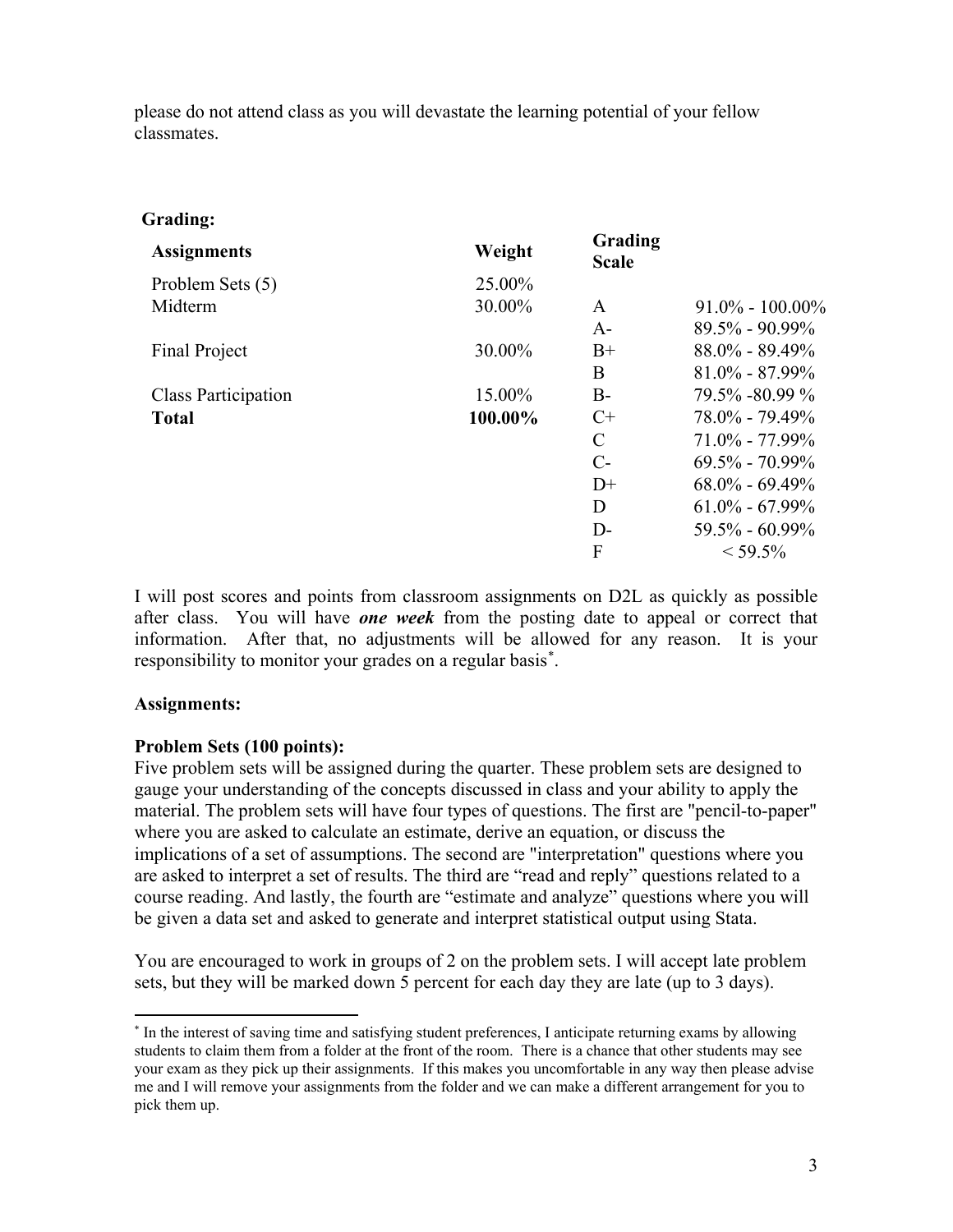Problem sets not be accepted more than 3 days after the due date as I will post the answers to D2L at that point.

#### **Midterm Exams (100 points):**

The midterm for this course will be held at the beginning of week 7. It will count for 30% of your final grade. I expect that it will cover Topics 1-5. As of now, it is expected to be an in-class exam. I will allow students to take it remotely, but you will need to take it with your camera on and during class time. You will then have 5 minutes, once the class is finished to post your answers to D2L. The midterm will not require students to work with data, but you will likely be required to interpret regression results (among other things). More details and information will be provided in the week prior to the exam.

#### **Final Project (100 points):**

The final assignment for this class will be an empirical project, which will bring together everything you have learned in the class. It is due on 6/7/2022 by the midnight. The gist of the assignment is that I will provide you with a few possible questions to address and data associated with each question. Each student will choose to address one of the possible topics, use the associated data to best answer the question, and then write-up their analysis, findings, and conclusions. As such, the final project must include a statement of your research question, a description of your data, an explanation of your empirical approach, and a description of your results. Grades on the final project will be based on the quality/clarity of the writing, the justification for the empirical model you estimate, the quality/clarity of the empirical tables and figures of your analysis that you present, and the accuracy with which you interpret your statistical models. More information about the project will be provided later in the quarter.

#### **Suggestions for studying:**

It is recommended that you read the chapter before we go over it in class. If this is not feasible given your time constraints then you should at least look over the key words and chapter summary (if you don't have a copy of the textbook, the book and class PowerPoint slides are located on our D2L course site for your convenience). It is also important that you come to class and take notes as the material on the tests will come from the lectures (again, coming to class is probably the most important step toward doing well in this course). If time allows, I would also recommend re-writing or typing your notes as soon as you can after class to reinforce your understanding of the material (this was the most valuable tip I received for success in my college classes as a young undergraduate). I have also posted practice questions as a way for you to test yourself and see if you are understanding the material. It is recommended that you do them as we progress through the class. Finally, please see me if you feel lost or have any questions regarding the class. It is my job to make sure that you get the most you can out of this course, so I am always more than happy to meet with you.

### **Tentative Course Outline**

### **I. Introduction: Moving from Correlation to Causation (Week 1)**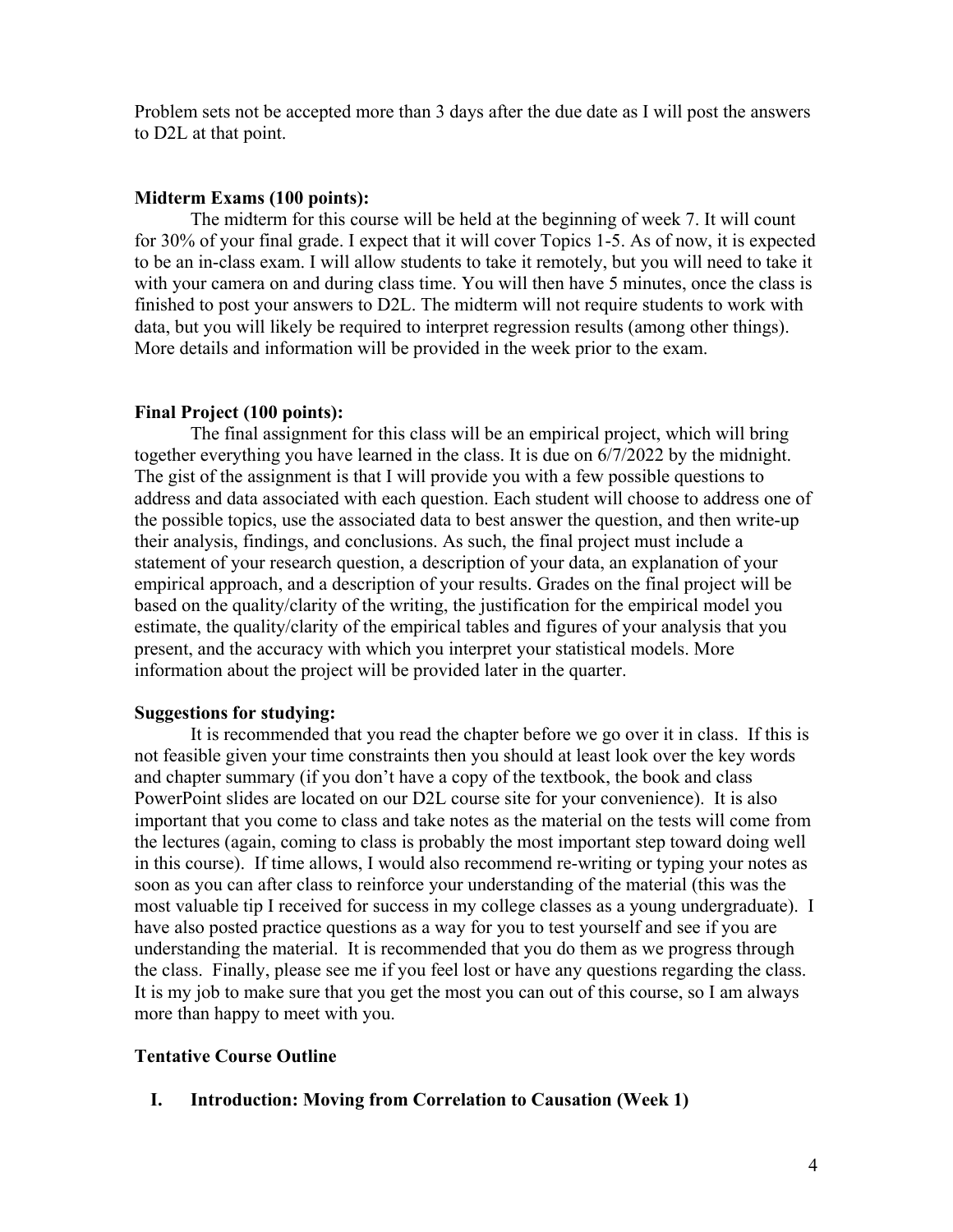Readings: Bailey, Chapter 1-2 Applications: Estimating the price elasticity of demand

Do police lower crime?

## **II. The Bivariate Regression Model: Estimation, Interpretation, and Inference (Week 2-3)**

Readings: Bailey, Chapter 3-4 Detailed notes posted to D2L

Applications: Does greater healthcare spending improve health outcomes? How does college completion affect earnings?

Additional Concepts: True model vs. Estimated model Omitted Variable Bias

### **III. Multivariate Regression Model: Estimation, Interpretation, and Inference (Week 4-5)**

Readings: Bailey, Chapter 5 Detailed notes posted to D2L

Applications: How much does another bathroom increase the sale price of your house? Do smaller class sizes lead to better schooling outcomes?

Additional Concepts: Type I vs. Type II error Unbiasedness

## **IV. Dummy Variables (Week 5)**

Readings: Bailey, Chapter 6 Applications: How large is the gender wage gap? Additional Concepts: Intercept vs. Slope effects

## **V. Specifying Models (Week 6)**

Readings: Bailey, Chapter 7 Applications: What are the returns to education?

How much regional variation is there in economic growth? Additional Concepts: Linear vs. Quadratic Effects

## **VI. Limited Dependent Variable Regressions (Week 7)**

Readings: Bailey, Chapter 12 Applications: Is there racial discrimination in access to public services?

What determines who dies from Covid-19?